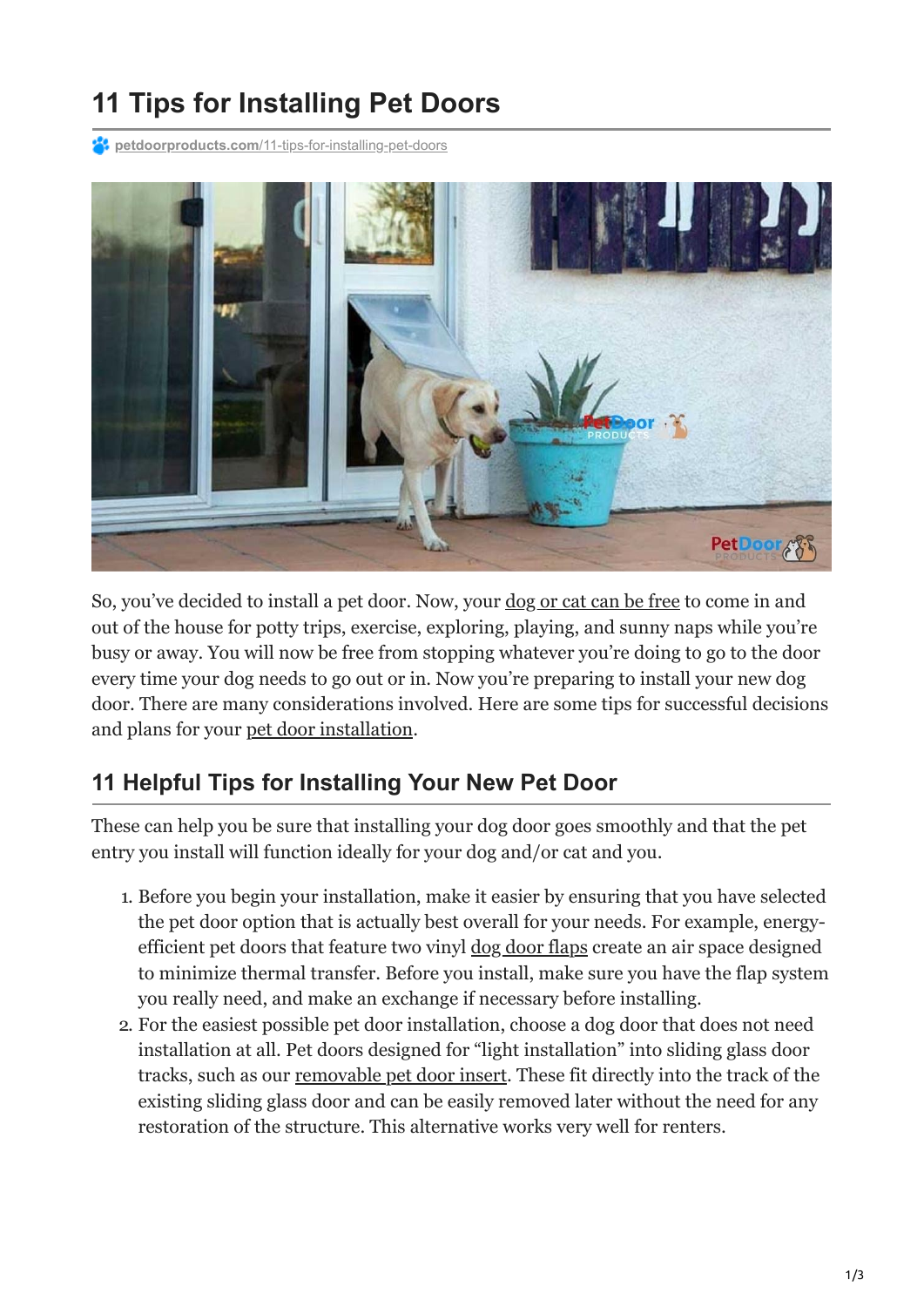- 3. Pet doors designed to be installed in an exterior wall work well to direct your dog's exit into a fenced yard, for example, but keep potential future issues in mind. For instance, it can be very difficult to find siding to match the exterior of your house if you later decide to remove the dog door and close up the wall. So, be sure you're prepared for contingencies like selling your house, etc., with this type of pet door installation. Maybe you'd prefer to switch to a removable model if that's a better option.
- 4. Don't assume that the pet door you purchased is the right size for your dog or cat. Double-check before you install it to ensure that it is not too small. It's worth the time for checking, to avoid losing money and the time it took to install it. If your dog is still a puppy, keep in mind that, depending on the breed, the dog may soon grow to several multiples of its current size.
- 5. A) Measure from the floor to the top of your pet's shoulders, and then add 2 inches. B) [Measure](https://petdoorproducts.com/how-to-measure-your-cat-or-dog-for-a-pet-door/) from the floor to the top of the elbow of your pet's front leg.  $A + B =$  the rise (That's the height your pet will need to lift his/her leg to go through the dog door).  $B - A =$  the height of the dog door opening from the floor. (That's the vertical limit of the space your dog has to walk through the dog door opening.)
- 6. Measure your pet across its widest body area. You can find the widest part by standing above the dog *while he/she is standing* and looking downward at him/her. Before you install the pet door, make sure the dog will fit comfortably when passing through it with a little extra room on the sides.
- 7. If you have two or more pets that will be using the pet door, the door opening should be both tall and wide enough to accommodate the largest of your pets. The bottom of the opening (the rise) should be low enough to accommodate the shortest pet.
- 8. Be very careful during [DIY pet door installation](https://petdoorproducts.com/do-it-yourself/) to ensure that you will not saw or drill into electrical lines, water plumbing, gas pipes, sewage lines, or HVAC ducts! Check from the basement to see if any of these conduits are located in the wall where you want to cut the opening for your dog door.
- 9. Keep at least 8 inches away from the right and left sides of doors, windows, and corners of the house to avoid cutting into structural supports that may have dense concentrations of wood, metal, or concrete building reinforcement material.
- 10. Cut from the outside of the house to the inside to reduce the amount of construction dust and debris on the interior side of the opening you will create to install the pet door.
- 11. If you're not entirely sure that you can do a quality job, it may be better to leave it to an [experienced professional installer.](https://petdoorproducts.com/professional-pet-door-installer-in-utah/) If it makes more sense to bring in a pro, contact the manufacturer or a licensed local contractor to avoid the risk of damaging your home's structure. (Be sure to ask for a free, no-obligation estimate.)

## **For DIY Dog Door Installation Instructions**

Use the manufacturer's detailed installation instructions for the dog door type you have selected. For perspective, you can find different iterations of the instructions for most [types, by searching, for example, "](https://petdoorproducts.com/product/endura-flap-pet-doors-door-mount-v1/)[install pet door in glass door](https://petdoorproducts.com/product/sliding-glass-dog-door/)[," "install pet door in](https://petdoorproducts.com/product/endura-flap-pet-doors-door-mount-v1/) exterior door," [install dog door in wall](https://petdoorproducts.com/product/dog-doors-wall-mount/)," and so on.